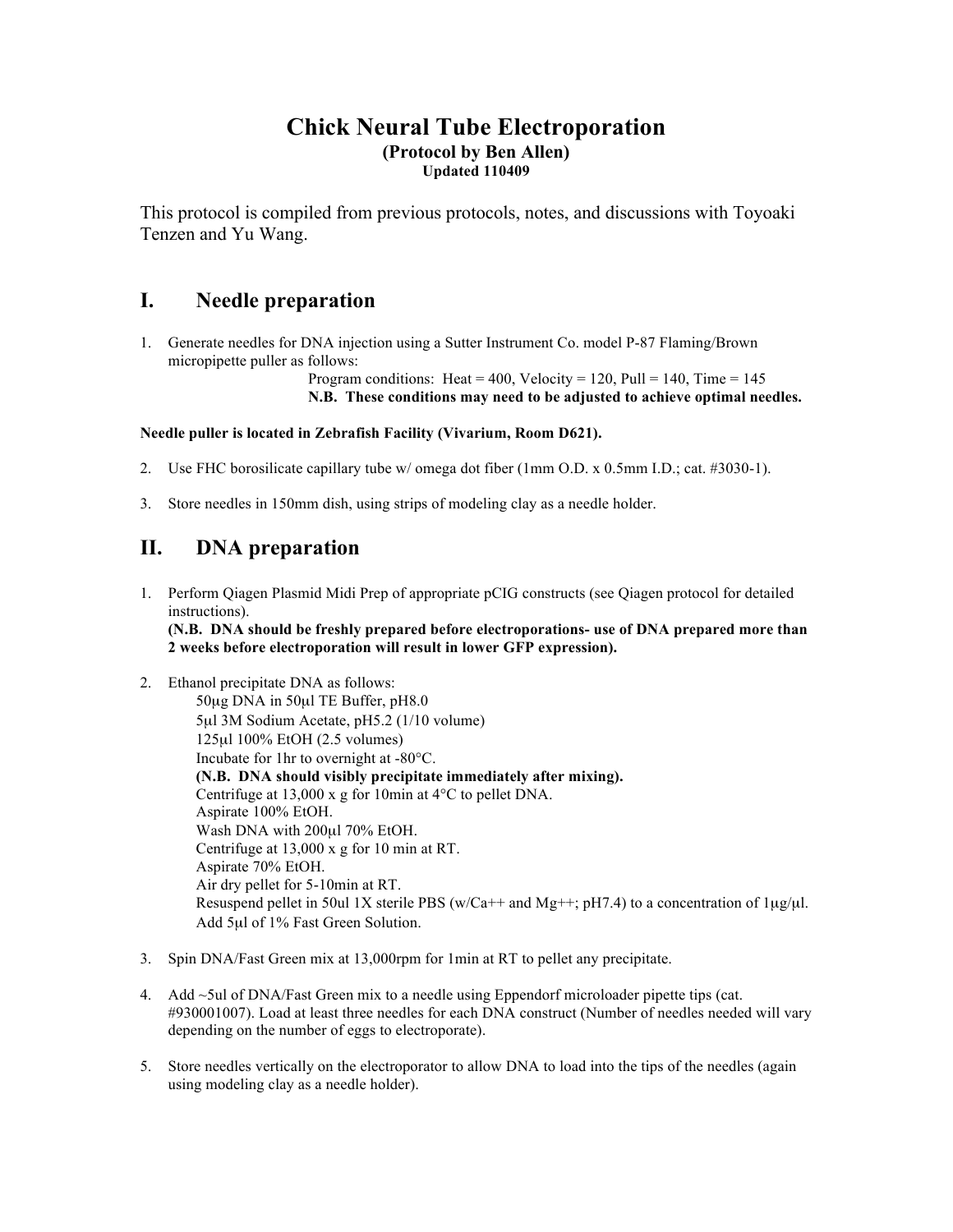# **III. Egg preparation**

1. Order eggs from Michigan State University as follows:

Egg Orders: Angelo Napolitano (517-355-0360; napolit3@msu.edu; \$7.50/12 eggs) Egg Delivery: Sebastian @ Metro Delivery (734-973-0973; \$36/delivery) **N.B. Try to coordinate deliveries with Fumi Ebisu in Kate Barald's lab.**

### **Day 1:**

- 1. Following egg delivery, unpack and store at RT until ready to begin incubation. **N.B. Find a location with constant, cooler temperature (i.e away from sunlight) for ideal storage conditions.**
- 2. Turn on 37°C incubator (GQF Model #1550 Hatcher), add sterile water to moisture pan (or use Automatic water system) to humidify the incubator.
- 3. Arrange eggs horizontally, and number on side with permanent marker.
- 4. Incubate eggs at 37°C for approximately 42 hrs. (e.g. eggs incubated starting at 3pm on Tuesday will be ready for electroporation around 9am on Thursday). Ideal stage for electroporation is HH stage 11.

#### **Day 3:**

- 1. Using a sterile 18g needle attached to a 10ml syringe, insert the needle at a sharp downward angle through shell (carefully) at blunt end of egg. **N.B. After lying horizontally, the embryo will be positioned at the top of the egg.**
- 2. Withdraw 5-10ml of albumin (egg white) from egg, being careful not to withdraw any of the yolk. **N.B. This will reduce the volume of fluid in the egg, preventing loss of the embryo during the windowing process.**
- 3. Using packing tape, cover the hole generated by the needle, as well as the entire top of the embryo (this will prevent cracking of the shell during subsequent windowing of the embryo).
- 4. Window embryos by removing an approximate 1in. diameter circle of shell from the top of the egg using scissors. **N.B. Only window 5 embryos at any one time to prevent drying out of embryos during electroporation.**
- 5. Dilute 1% Neutral Red Solution  $\sim 1:10$  in sterile PBS w/Ca<sup>++</sup> and Mg<sup>++</sup> (PBS-CM).
- 6. Add several drops on top of embryo to counterstain. Embryos will become significantly more visible within 1-2 minutes.

## **IV. DNA Injection and Electroporation**

1. Set up electroporation apparatus as follows:

Position electrodes 5mm apart.

Attach needle to stainless steel needle holder, which is connected to a PLI-90 injector supplied with compressed Nitrogen gas for injections. Break needle tip under the microscope to generate a hole of appropriate size for injections. **N.B. If the hole is too small, not enough DNA will load, if the hole is too big, all the DNA will be expelled from the needle.** 

- 2. Add several drops of 1X PBS-CM to the embryos to prevent drying out.
- 3. Position embryo horizontally, with head to the right side of the field of view.